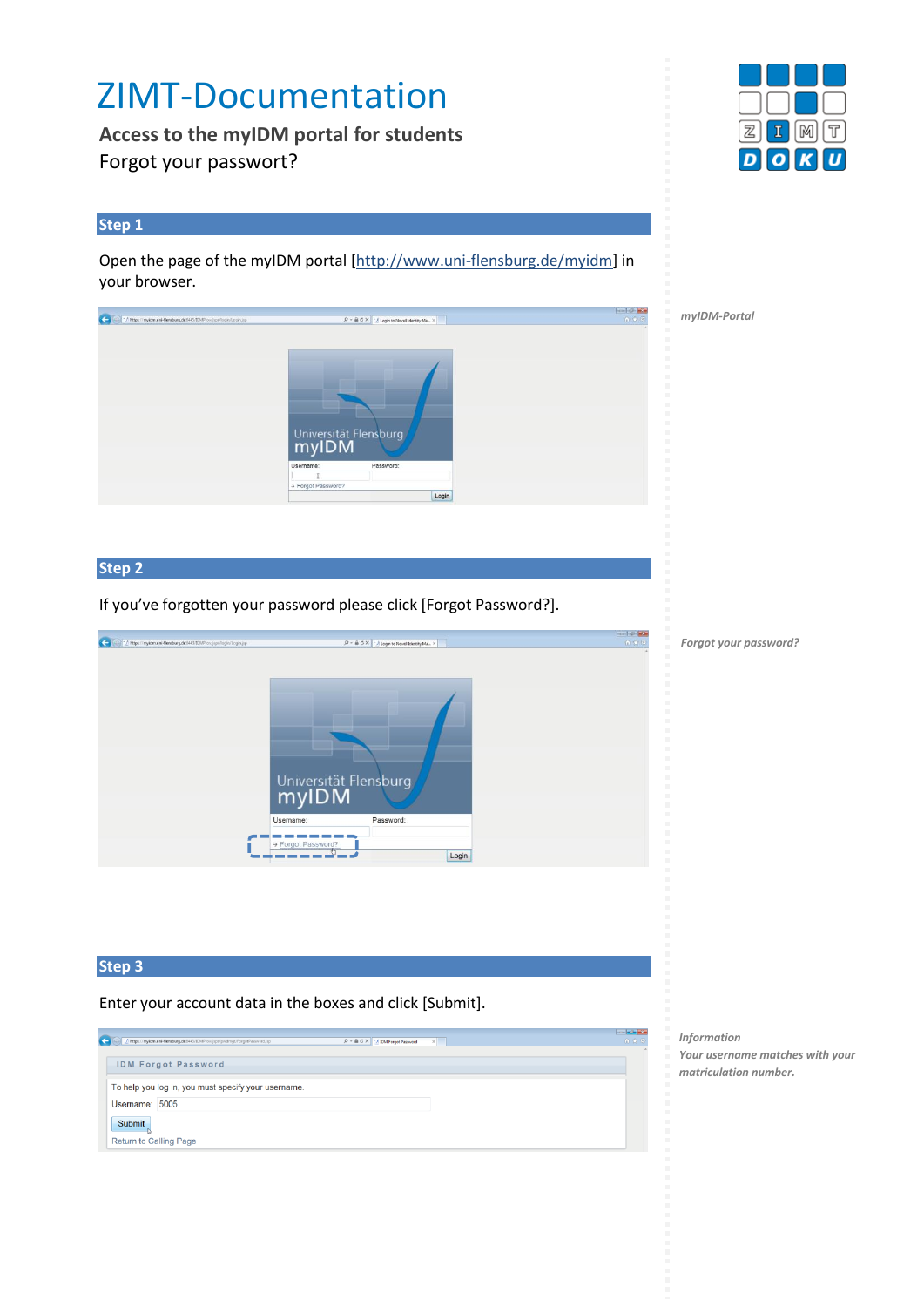In the next window please fill in the boxes and click [Submit] afterwards.

| Mttps://myidm.uni-flensburg.de:8443/IDMProv/forgotUser.do  |           | D - A C X   MIDM Forgot Password<br>$\times$ | $-14-0$<br>命食意 |
|------------------------------------------------------------|-----------|----------------------------------------------|----------------|
| <b>IDM Forgot Password</b>                                 |           |                                              |                |
| Please provide a response for each presented challenge.    |           |                                              |                |
| <b>Question:</b> What is your birthplace?                  | Response: |                                              |                |
| Question: Where did you go to school? Response: •••••••••• |           |                                              |                |
| <b>Submit</b><br>Enter Response in clear text              |           |                                              |                |

### Please enter your new password and click [Submit].

|                                                             |                                                       |                               | $-0 - 48 - 48$ |
|-------------------------------------------------------------|-------------------------------------------------------|-------------------------------|----------------|
| https://myidm.uni-flensburg.de:8443/IDMProv/forgotChaRes.do |                                                       | D - A C X - / Change Password | 命食意            |
| Change Password                                             |                                                       |                               |                |
|                                                             |                                                       |                               |                |
| Your password must have the following properties:           |                                                       |                               |                |
|                                                             | • Minimum number of characters in password: 8         |                               |                |
| You may use numbers in your password.                       |                                                       |                               |                |
| The password is case sensitive.                             |                                                       |                               |                |
| You must use special characters in your password.           |                                                       |                               |                |
|                                                             | • Minimum number of special characters in password: 1 |                               |                |
|                                                             |                                                       |                               |                |
| New password:                                               |                                                       |                               |                |
| Retype password:                                            |                                                       |                               |                |
| Submit                                                      |                                                       |                               |                |

If done correctly you'll receive the following validation. Please click [Return to Calling Page] to be redirected to the next page.

| / https://myidm.uni-flensburg.de:8443/IDMProv/forgotChgPwd.do | $D = \triangle C \times \square$ IDM Forgot Password<br>$\times$ | $-0 - 3 - 0$<br>合会员 |
|---------------------------------------------------------------|------------------------------------------------------------------|---------------------|
| <b>IDM Forgot Password</b>                                    |                                                                  |                     |
| Your password has been changed successfully.                  |                                                                  |                     |
| 5005<br>Username:                                             |                                                                  |                     |
| <b>Return to Calling Page</b>                                 |                                                                  |                     |
|                                                               |                                                                  |                     |

Please click [Login] in the upper right corner.

| / https://myidm.uni-flensburg.de:8443/IDMProu/portal/cn/GuestContainerPage/Welcome | $    -$<br>p - ≙ d X Melcome<br><b>自食</b>                                                                                                                                                                                                                                                                                                                                                                                                                                                                                    |
|------------------------------------------------------------------------------------|------------------------------------------------------------------------------------------------------------------------------------------------------------------------------------------------------------------------------------------------------------------------------------------------------------------------------------------------------------------------------------------------------------------------------------------------------------------------------------------------------------------------------|
| Universität Flensburg<br>myIDM                                                     |                                                                                                                                                                                                                                                                                                                                                                                                                                                                                                                              |
| Welcome Guest                                                                      | Login                                                                                                                                                                                                                                                                                                                                                                                                                                                                                                                        |
| 会<br><b>Guest Pages</b>                                                            |                                                                                                                                                                                                                                                                                                                                                                                                                                                                                                                              |
| ▶ Welcome                                                                          | Self-Service<br>Welcome the the myIDM portal of the University of Flensburg.<br>The myIDM portal gives the opportunity to self-administrate your network access account. You are able to change<br>your password for all network services of the University of Flensburg at once and additionally, you can set password challenge<br>responses.<br>Changing your password influences the following systems:<br><b>WLAN</b><br>E-Mail<br>Studiport<br>(Webmail und Mailclient)<br>(Portal<br><b>Moodle</b><br>Computer<br>VPN |



*Information*

*If you click on [Enter Response in clear text] your response isn't censured anymore and you'll be able to read it.*

*Information*

*Your password must have the following properties:*

*- min. 8 characters*

*- min. 1 special character (+-!\*…)*

*Logging in with your new password*